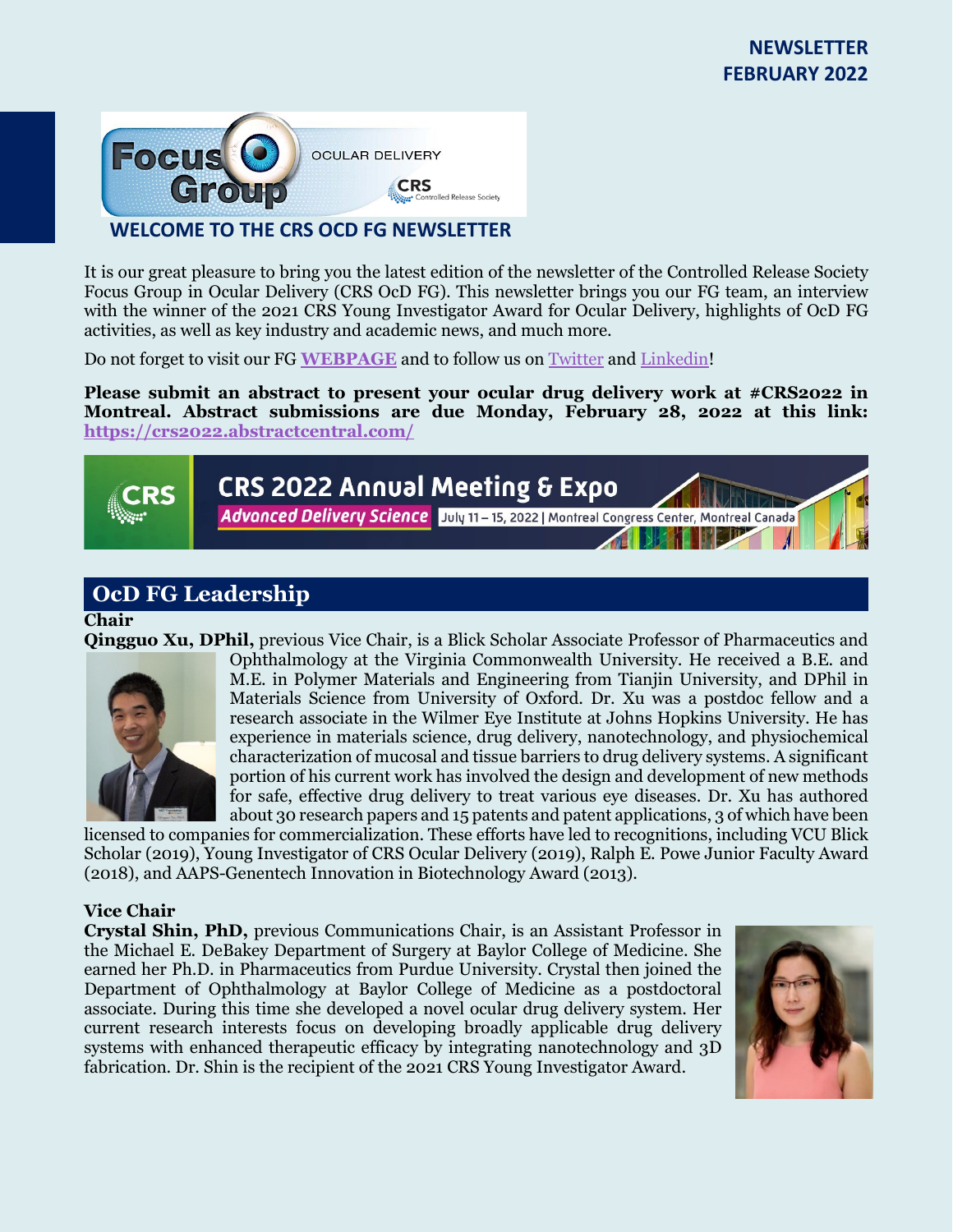2

#### **Treasurer**

**Ravi Sheshala, PhD,** is a Senior Lecturer at Universiti Teknologi MARA (UiTM) in Malaysia. He received a Ph.D. in Pharmaceutical Technology from Universiti Sains Malaysia (USM) in 2011, a M.Sc. in Pharmaceutical Technology from USM in 2006, and a Bachelor of Pharmacy-Jawaharlal Nehru Technological University (JNTU) In 2002. He also holds a Postgraduate Diploma in Drug Regulatory Affairs and Documentation from B.R. Nahta College of Pharmacy, India. His research interests include in situ gels and implants for ocular drug delivery, particularly polymeric biodegradable microspheres. He also has research interests In oral drug delivery, topical drug delivery, transdermal delivery, and periodontal delivery.

**Communications Chair**

**Katelyn Swindle-Reilly, PhD,** is an Assistant Professor in Biomedical Engineering, Chemical & Biomolecular Engineering, and Ophthalmology & Visual Sciences at The Ohio State University. She holds a Ph.D. and M.S. in Chemical Engineering from Washington University in St. Louis, as well as a B.S. in Chemical Engineering from Georgia Institute of Technology. Prior to joining Ohio State, she completed postdoctoral training in Biomedical Engineering at Saint Louis University and worked for Rochal Industries, a company that developed polymer-based materials for wound care. Her laboratory focuses on the design of polymeric biomaterials for soft tissue repair and drug delivery with applications in ophthalmology. She also serves as Chief Technology

Officer of Vitranu, a startup that licensed her ocular drug delivery technologies from Ohio State.

## **Industry Representative**

**Bindhu Rayaprolu, PhD,** is an Associate Director of Research & Development at Regeneron where she works on product development and drug delivery for biologics. Dr. Rayaprolu has held several other positions with pharmaceutical companies since receiving her Ph.D. in Pharmaceutical Sciences from Mercer University. She has expertise with micellar nanocarriers, parenterals, drug-excipient interactions, and regulatory approval of pharmaceutical products.

## **Academic Representative**

**Rocio Herrero Vanrell, PhD,** is a Professor of Pharmaceutical Technology and Biopharmaceutics at

the Faculty of Pharmacy (Complutense University, Madrid, Spain). She leads a multidisciplinary research group Pharrmaceutical Innovation in Ophthalmology (UCM 920415) dedicated to the development and evaluation of novel ophthalmic formulations. Rocío received her Ph.D. in Pharmaceutical Technology at the Complutense University of Madrid (UCM). Dr. Herrero-Vanrell has worked as a postdoctoral fellow at the Schepens Eye Research Institute, Massachusetts Eye and Ear (Harvard Medical School, Boston, MA, EEUU) from 1992 to 1993. Her main research fields are ocular drug delivery with special expertise in microencapsulation of drugs (low molecular weight substances and biotechnological products) for the

treatment of posterior segment diseases, innovation of ophthalmic formulations and development of novel formulations for the treatment of ophthalmic diseases specially dry eye and glaucoma.

#### **Postdoctoral Trainee Representative**

**Karim Soliman, PhD,** is a postdoctoral researcher at McMaster University and Drug Development Lead of the C20/20 Innovation Hub. He was previously a Research Fellow at Re-Vana Therapeutics. He received his B. Pharm., M.S. and Ph.D. in Pharmaceutics from Cairo University. He received a post-graduate certificate in Health Venture Program and holds several certifications related to commercialization and entrepreneurship, including Venture Deals from Kauffman Fellows.





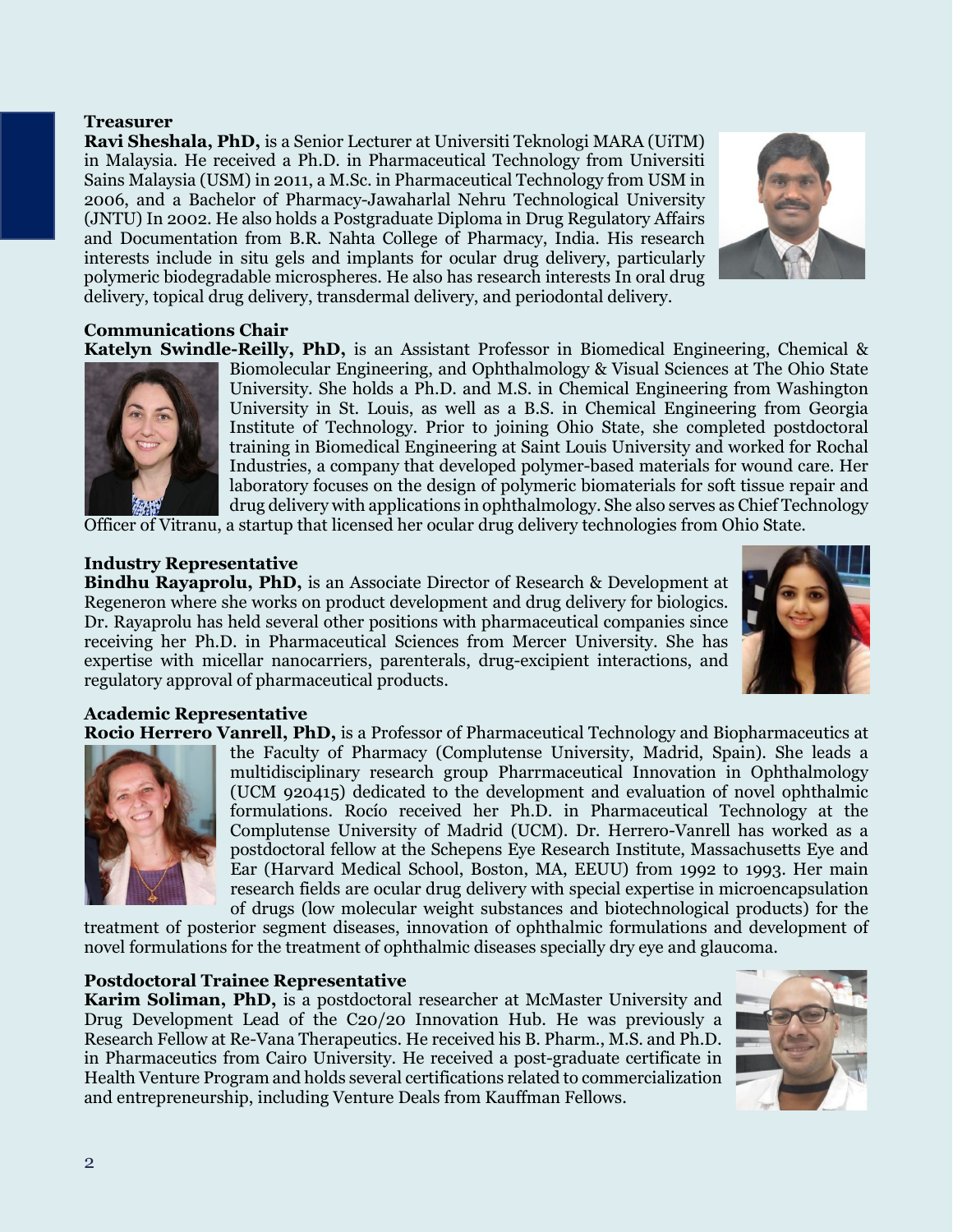#### **Graduate Trainee Representative**

**Mishra Deepakkumar, MPharm,** is a Marie Curie Early Stage Researcher at Queen's University Belfast. He is a Ph.D. candidate in the School of Pharmacy doing research in the lab of Dr. Thakur Raghu Raj Singh. He completed his M. Pharm. from Institute of Chemical Technology Mumbai (2016) with pharmaceutical chemistry specialization and B. Pharm. from Gujarat Technological University (2013). Prior to joining the program at Queen's University he worked at the Regional Centre for Biotechnology: Gurgaon, Haryana, India. He has 13 peer-reviewed publications, mostly in the fields of ocular drug delivery and biofilm remediation.



## **Interview with the 2021 CRS OcD FG Young Investigator Awardee**

Dr. Crystal Shin was the winner of 2021 CRS OcD FG Young Investigator Award. This interview with her is shared in the following question and answer format.

#### **Q: Please tell us a little more about yourself.**

**A:** I am originally from South Korea, but I've been in the US since 2000. I went to Purdue University in Indiana, and my undergraduate study was in Food Science. After that, I worked for a cookie company in Indianapolis as a Food Technologist before returning to Purdue for graduate school. I received my Ph.D. from Industrial and Physical Pharmacy, Purdue University. Then, I came to Baylor College of Medicine (BCM) in Houston, Texas, as a postdoc in the department of ophthalmology. During this time, I started working on developing ocular delivery systems. Currently, I'm an Assistant Professor in the Department of Surgery at BCM. In the CRS community, I serve as a vice chair in the Ocular Delivery Focus Group and as a member of the Diversity, Equity, and Inclusion Committee.

#### **Q: What does it mean for you to receive this FG Young Investigator award?**

**A:** When I was notified that I was the recipient of the Ocular Delivery Focus Group Young Investigator Award in 2021, I was elated! What a great feeling to know that our work was recognized by colleagues in the CRS community. I appreciate the CRS FGs' effort to recognize many junior faculty. This was an excellent opportunity to showcase our ongoing research, also raise awareness of a rare disease, retinoblastoma. During the virtual conference, I got to interact with colleagues interested in our work from all around the world, which was a bonus! I am very grateful for the award for its significance.

#### **Q: How have CRS and the OcD benefited your career?**

**A:** The CRS has been a community where I have a sense of belonging. Going to the CRS annual meeting was like a family reunion where I got to see friends and colleagues. I have always enjoyed attending the conference, then I got involved with the Young Scientist Committee (YSC) and the Ocular Delivery Focus Group (OcD FG). From my experiences, I met and got to work with brilliant, fun, and friendly researchers! I highly recommend getting involved, especially the YSC for trainees. And OcD FG, of course! Not because I am a vice-chair, OcD FG really is a great community to learn the latest ocular research and extend your network. Join us! :)

#### **Q: Tell us a little more about the exciting work going on in your lab.**

**A:** Our lab develops polymer-based ocular delivery systems to treat various ocular diseases, including retinoblastoma, ocular burn and scarring, and ocular infections. The delivery system we developed in our lab is a water-soluble polymeric film containing drugs in nano-sized reservoirs. When applied on the ocular surface, the film slowly dissolves while releasing the drug, which enhances the bioavailability. Besides ocular delivery systems, we also develop biomaterials for surgical applications such as wound dressings to prevent post-surgical infections and surgical meshes.

#### **Q: Is there anything interesting that you do outside of ocular delivery?**

A: I play the flute and am a part of the Shimmer Flute Choir in Houston. We perform 3-4 times a year in the Greater Houston area. I played the flute for a long time, but I had never seen alto and bass flutes until I joined the Shimmer. A few years ago, we recorded a Renaissance-themed Christmas album.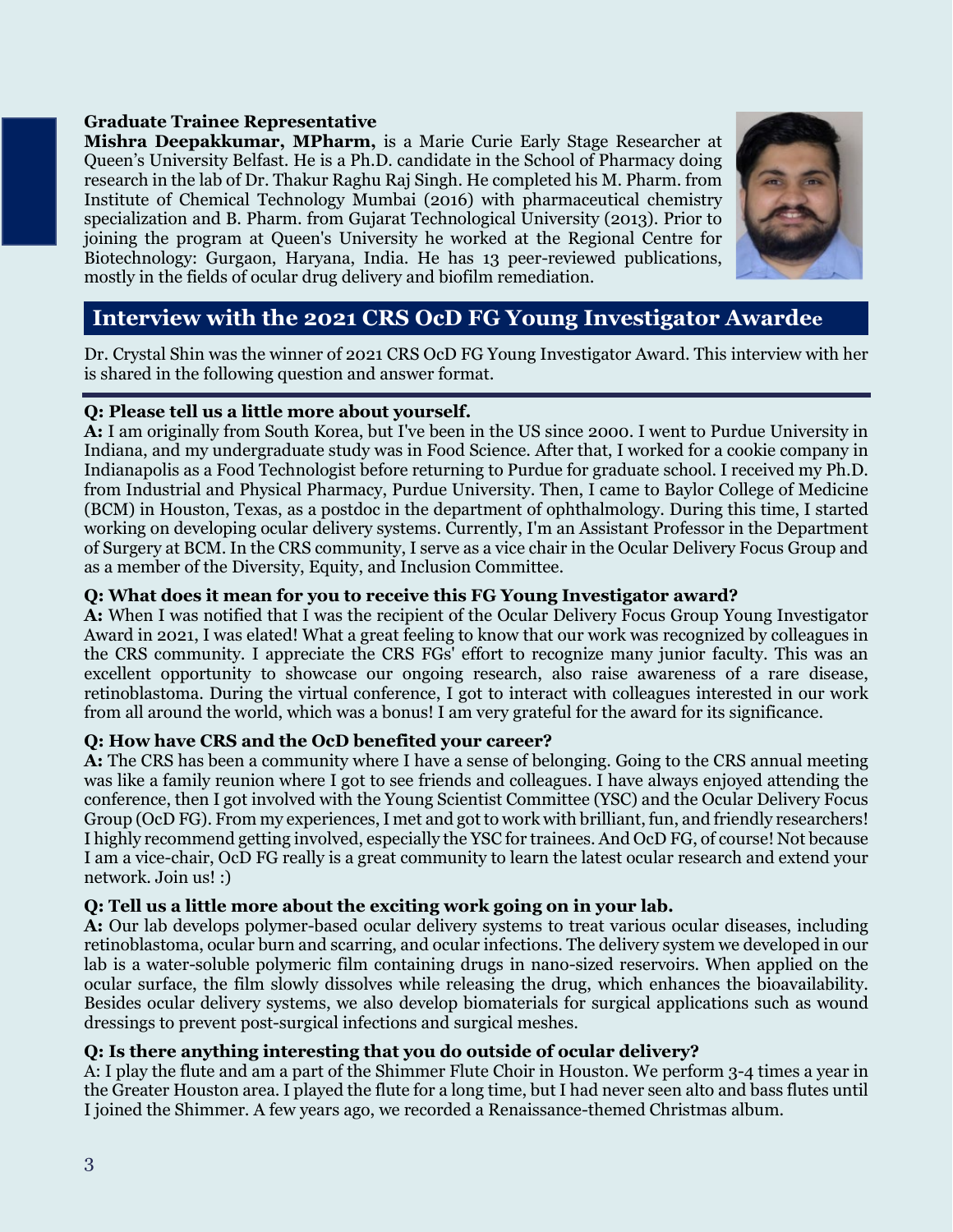# **Highlights of 2021 CRS Virtual Annual Meeting**

Although CRS 2021 was virtual, the work presented was outstanding! Presentations featured ocular drug delivery advances from academic research groups, startup companies, and pharmaceutical companies.

| Dr. Ying Chau, The Hong Kong University of Science and Technology      | The winner of the 2021 OcD FG      |
|------------------------------------------------------------------------|------------------------------------|
| Dr. Ashwin Parenky, Regeneron                                          | Trainee Award was Dr. David Waite. |
| Dr. Stefan Yohe, Genentech                                             | The winner of the 2021 OcD FG      |
|                                                                        | Young Investigator Award was Dr.   |
| Dr. Kyle Battiston, Ripple Therapeutics                                | Crystal Shin.                      |
| Ms. Nadia Toffoletto, Instituto Superior Tecnico, University of Lisbon |                                    |

# **OcD FG Webinar Series**

The OcD FG has been sponsoring virtual webinars from top ophthalmic researchers. Upcoming webinar information is posted on our LinkedIn and Twitter accounts.

## Recent webinars featured:

Dr. Anuj Chauhan, Colorado School of Mines, "Ophthalmic Drug Delivery by Contact Lenses," 11/11/2021

Dr. Sίlvia Ligório Fialho, Fundação Ezequiel Dias (Ezequiel Dias Foundation), "Strategies for the treatment of ocular diseases: drug delivery and novel therapeutics," 12/9/2021 Dr. Christine A. Curcio, University of Alabama at Birmingham School of Medicine, "Soft Drusen in Age Related Macular Degeneration: Biology and Targeting," 2/2/2022

## **Please join us for upcoming webinars (to be announced soon)!**

## **Exciting News in the Ocular Field**

#### **Translational News!**

• FDA Approves First Generic of Restasis, February 2022. [https://www.fda.gov/news-events/press](https://www.fda.gov/news-events/press-announcements/fda-approves-first-generic-restasis)[announcements/fda-approves-first-generic-restasis](https://www.fda.gov/news-events/press-announcements/fda-approves-first-generic-restasis)